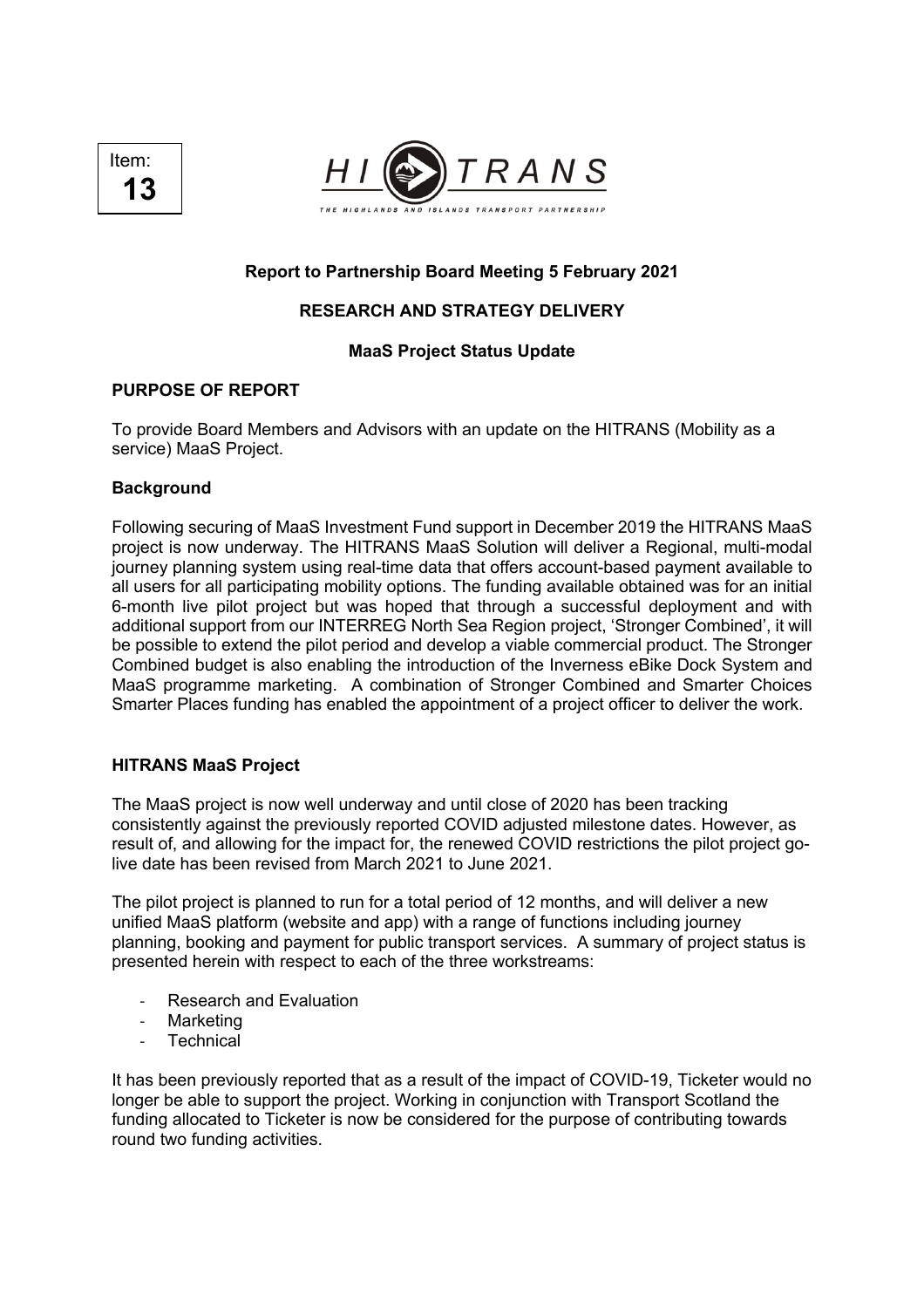HITRANS have appointed an external expert to complete preparation of bid materials for the round 2 funding from Transport Scotland's MaaS investment fund, due for submission no later than 26 February 2021. If successful, round 2 funding shall enable extension of the current program in terms of both duration and service offering.

#### **Project Status - Research & Evaluation**

ITS, The Institute for Transport Studies, is leading the sub-group responsible for Research and Evaluation which includes the following partners: HITRANS, Enterprise, Arcadis, Shotl and Fleetondemand.

Positive feedback has been received from Transport Scotland on the submitted monitoring and evaluation programme deliverables.

Ethics group approval has been established for the planned background survey which forms part of the Monitoring programme as an evaluation material. Commencement of the survey activity is now imminent.

# **Project Status – Marketing**

Flourish Marketing, under contract form HITRANS, are leading the GO-HI marketing campaign and the sub-group responsible for Marketing which includes the following partners: HITRANS, ITS, Enterprise, Arcadis, Skedgo, Shotl, and Fleetondemand.

Positive feedback has been received from Transport Scotland on the submitted Benchmarking report and marketing plan deliverables.

Although subject to minor delays, the planned user focus groups were successfully recruited and as of January 2021 all sessions have now be concluded. Feedback data is now being collated and shall be used to evolve the marketing campaign.

#### **Project Status – Technical**

Fleetondemand, as developer of 'Mobilleo' the main application platform, is leading the subgroup responsible for Technical delivery which includes the following partners: HITRANS, Enterprise, Arcadis, Skedgo, Shotl and IBI.

Integration continues to progress well with further confirmed onboards for the pilot project of Stagecoach and smaller bus operators via an app called Passenger 'MyTrip', adding to already reported parties of West Coast Motors, Bewegen, Northlink Ferries and Moray DRT.

Discussion continue with CalMac with regards to ferry operations but it is likely engagement will not occur until round 2 activities.

# **Budget**

As lead partner the Mass Investment Fund budget will be channeled to HITRANS to distribute across the Partnership in line with the detail of the application. The total grant secured from MaaS Investment Fund is £445,170.

In addition to the contribution from MaaS Investment Fund HITRANS will be delivering a range of complementary measures from EU projects (Stronger Combined, MOVE, ERDF Smart Mobility and G-PaTRA) with a value of approximately £1Million.